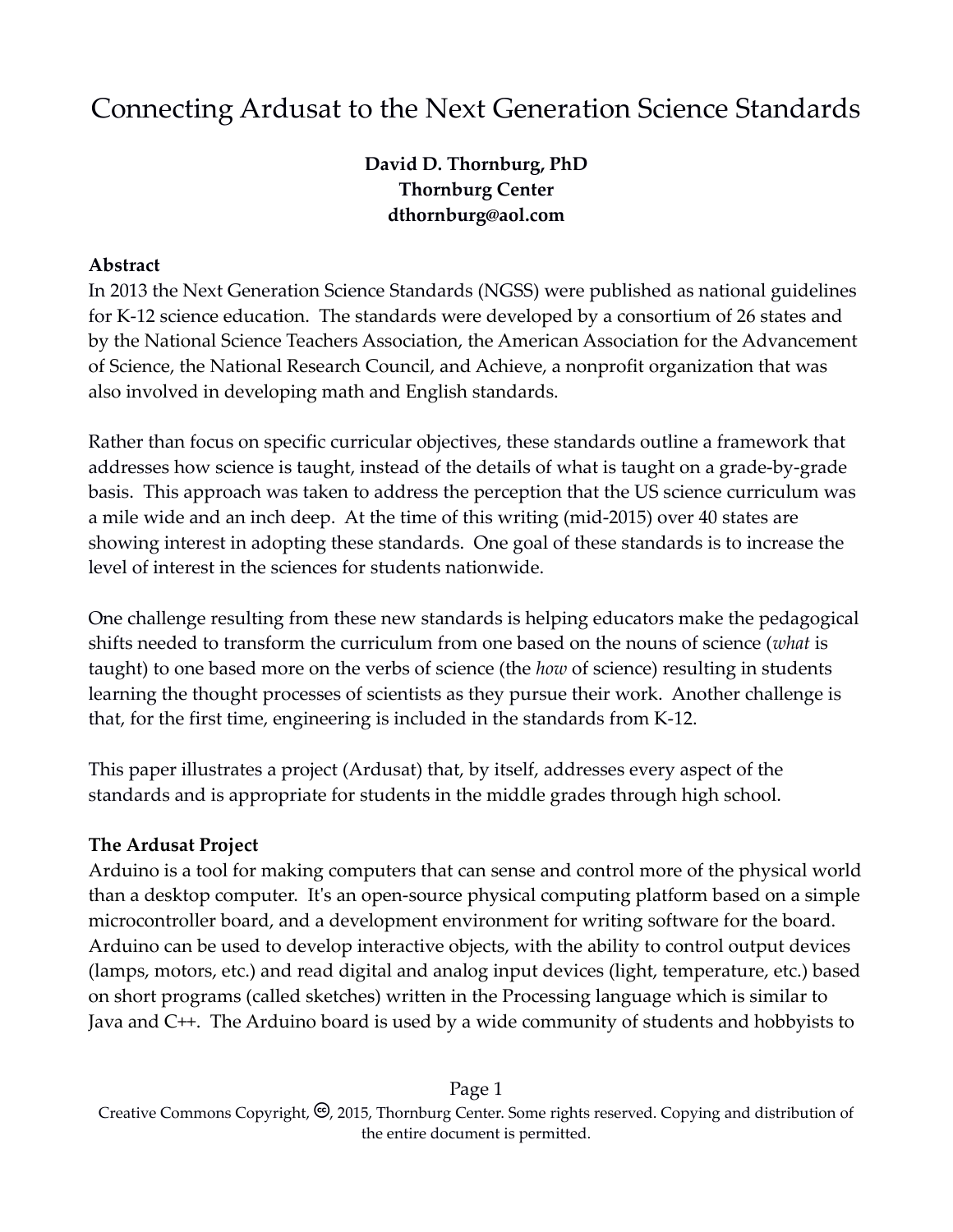build devices (such as robots) with a combination of hardware and software and, in the past few years, it has become the standard for microcontroller systems. The circuit board itself (not including sensors or output devices) is available from many sources for a very low price.

The Ardusat project allows school children to create programs for the Arduino with a variety of sensors, and for these programs to be sent to specially equipped cubesats – small satellites whose base size is 10 cm on each side by 30 cm long – that are in orbit about 400 km above the Earth (about the height of the International Space Station.) While cubesats are not a new technology, historically these small devices were primarily the domain of college students. The Ardusat project opens space exploration to younger students for the first time.

Cubesats are typically launched by hitching a ride on rockets carrying other payloads, and are pushed out when they reach the desired altitude. The Ardusat devices stay in orbit for a couple of years before entering the atmosphere and burning up, thus insuring they do not add to the debris in space.



Ardusat with photocells deployed as seen from space

Because cubesats are much less expensive than traditional satellites, this technology has the potential to democratize space exploration. With 20 new cubesats (built and launched by their partner, Spire) planned for 2015, students around the world will be able to put their programs on a special website where they will be uploaded to a satellite to run an experiment, with the resulting data file placed back on the site for student download. Because the satellites have numerous sensors as well as an Earth-facing camera, students are free to design quite complex experiments.

Page 2 Creative Commons Copyright,  $\Theta$ , 2015, Thornburg Center. Some rights reserved. Copying and distribution of the entire document is permitted.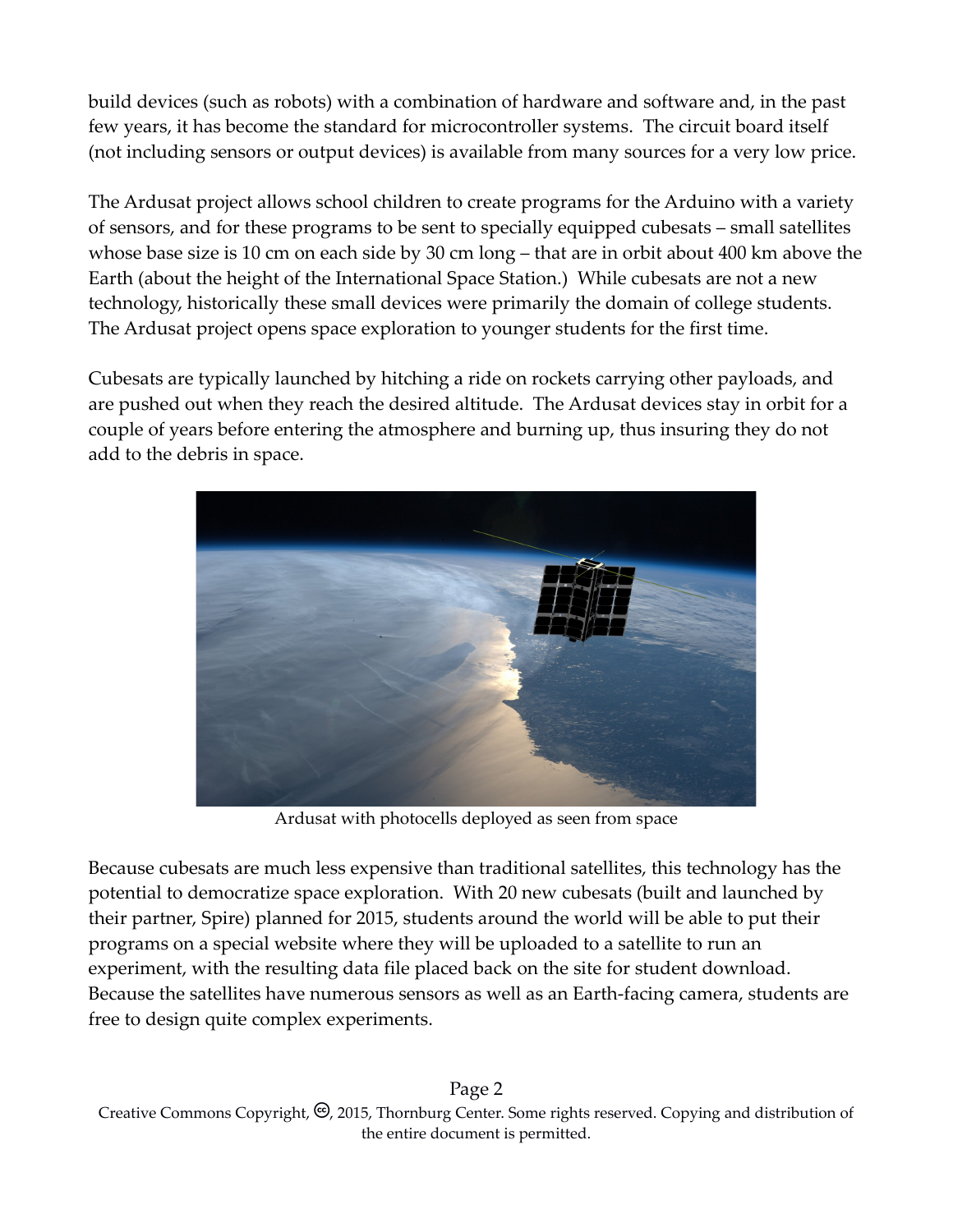Radio communication with the constellation of Ardusats is maintained worldwide by the team who builds the satellites.

Ardusat is unique in that their devices are intended for use by students from the middle grades through high school, with the goal of improving STEM (science, technology, engineering, mathematics) education through experiments designed and conducted in space by the students themselves.

Later we will show the connection between the Ardusat project and the Next Generation Science Standards (NGSS), but first an overview of these standards is called for.

## **NGSS Overview**

Unlike traditional standards for educational content, the NGSS is focused on how scientists do their work, rather than just on the memorization of decontextualized information. The goal is to build an interest in the sciences by students, as well as have them learn how to think scientifically.

While the NGSS document is large, there are only seven goals addressed by these standards:

## NGSS Goals

- 1. K-12 science education should reflect the interconnected nature of science as it is practiced and experienced in the real world.
- 2. The Next Generation Science Standards are student performance expectations NOT curriculum.
- 3. The science concepts in the NGSS build coherently from K–12.
- 4. The NGSS focus on deeper understanding of content as well as application of content.
- 5. Science and engineering are integrated in the NGSS, from K–12.
- 6. The NGSS are designed to prepare students for college, career, and citizenship.
- 7. The NGSS and Common Core State Standards (English Language Arts and Mathematics) are aligned.

As mentioned in the abstract, of these goals, the one that causes concern in many teachers is the incorporation of engineering as a K-12 topic. If science explores the world of the found, engineering explores the world of the made. The exploration of these worlds is different enough to justify engineering as a separate discipline. The following figure shows the interconnections between science and engineering:

#### Page 3 Creative Commons Copyright,  $\Theta$ , 2015, Thornburg Center. Some rights reserved. Copying and distribution of the entire document is permitted.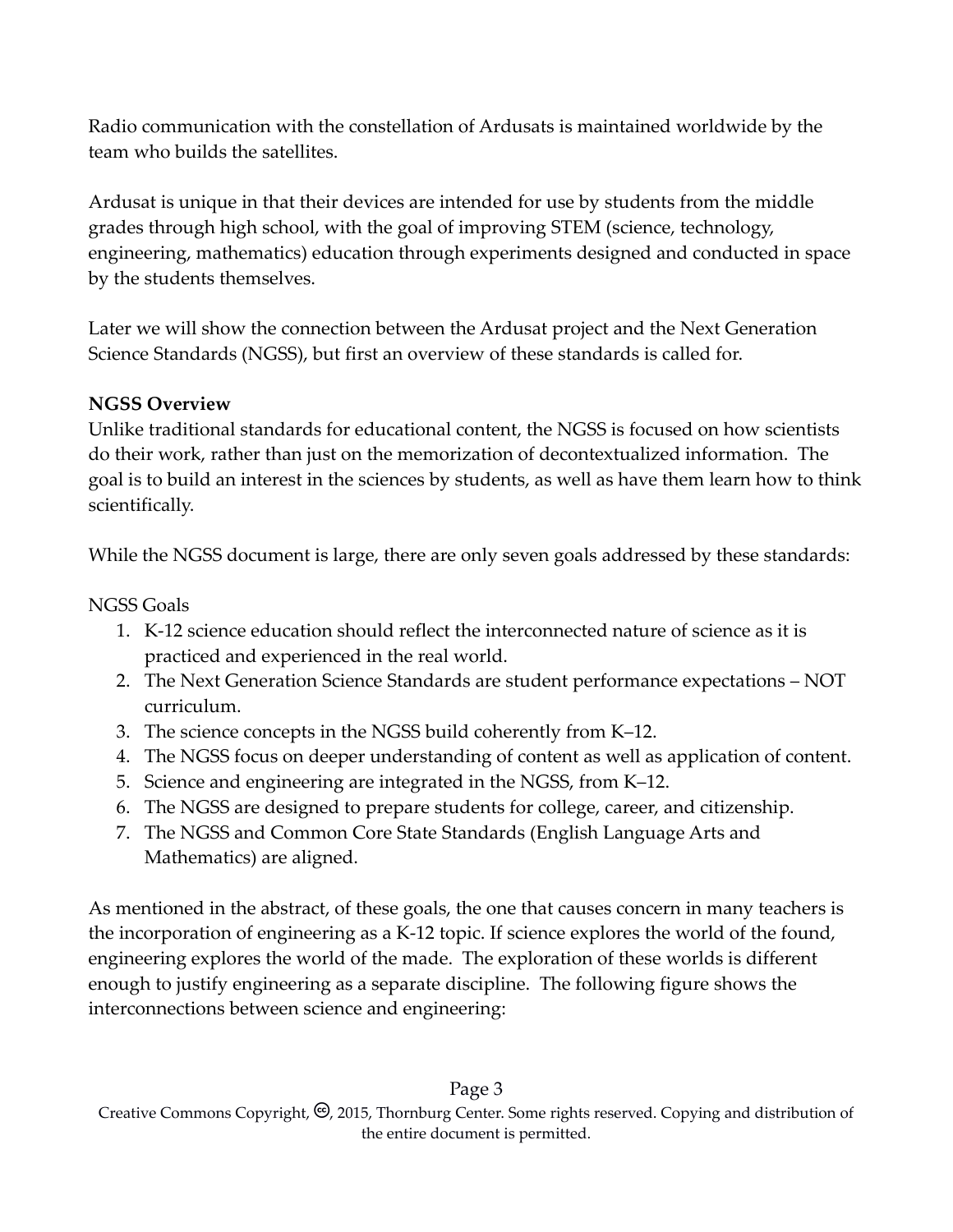

There are four disciplinary core ideas: Earth and Space Sciences, Life Sciences, Physical Sciences, and Engineering and Technology.

As for the structure of the NGSS, it can be thought of as a three-legged stool consisting of disciplinary core ideas, how scientists and engineers work, and transferability to other fields.

As for the leg relating to how scientists and engineers work, the key idea there is to move toward a pedagogical model based on inquiry-driven project-based learning. Not only is this pedagogical model known to help develop deeper understanding of concepts, it also stimulates interest in the material being explored.

The transferability leg connects to other subjects (especially mathematics and language arts), which are the topics of their own standards documents (the Common Core State Standards) that share some philosophical similarities to the NGSS.

With this overview of the structure of the NGSS, we are ready to show the connections between Ardusat and these standards.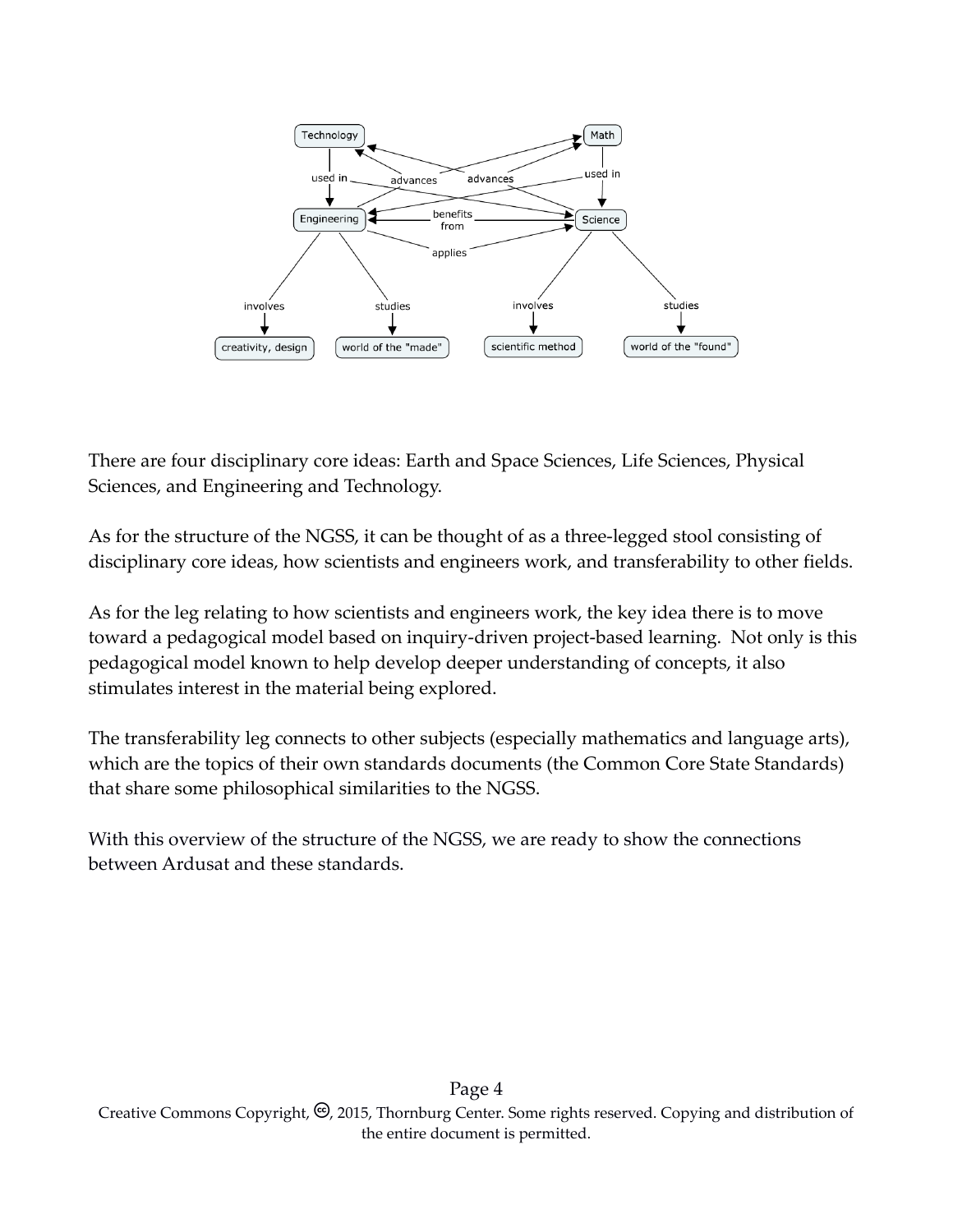

### **Connections between Ardusat and the NGSS**

If asked, many students are excited by the prospect of doing experiments of their own design in space. From the perspective of schools, interest by itself is not enough – the projects students do should have connection to existing standards mandated by the states. Even those states that haven't yet adopted the NGSS are interested in improving STEM education, and a strong connection to the NGSS addresses this goal even if those standards have yet to be formally accepted.

Looking at the NGSS, most connections are easy to find. First, all the disciplinary core ideas are addressed with Ardusat. The connections to Earth and Space Sciences, Physical Sciences, and Engineering and Technology are fairly obvious, and the addition of the Earth-facing camera provides an opportunity to explore Life Sciences as well. The engineering domain is addressed strongly with the design and implementation of programs for the Arduino, coupled with Earth-based experiments with this device. Physical science topics cover a wide spectrum. For example, how does the Ardusat maintain an orientation so the camera is always facing the Earth? Measurements made with on-board sensors as the Ardusat goes around the world at about 7.5 km/sec. provide more powerful exploration opportunities. Images from space, for example, will show areas with and without vegetation. This can be used as a springboard for more detailed life sciences projects.

The second realm of NGSS, How Scientists and Engineers Work, moves beyond the content of these subjects to the methodology. The cornerstone here is inquiry coupled with projects.

Creative Commons Copyright,  $\mathcal{O}$ , 2015, Thornburg Center. Some rights reserved. Copying and distribution of the entire document is permitted.

#### Page 5